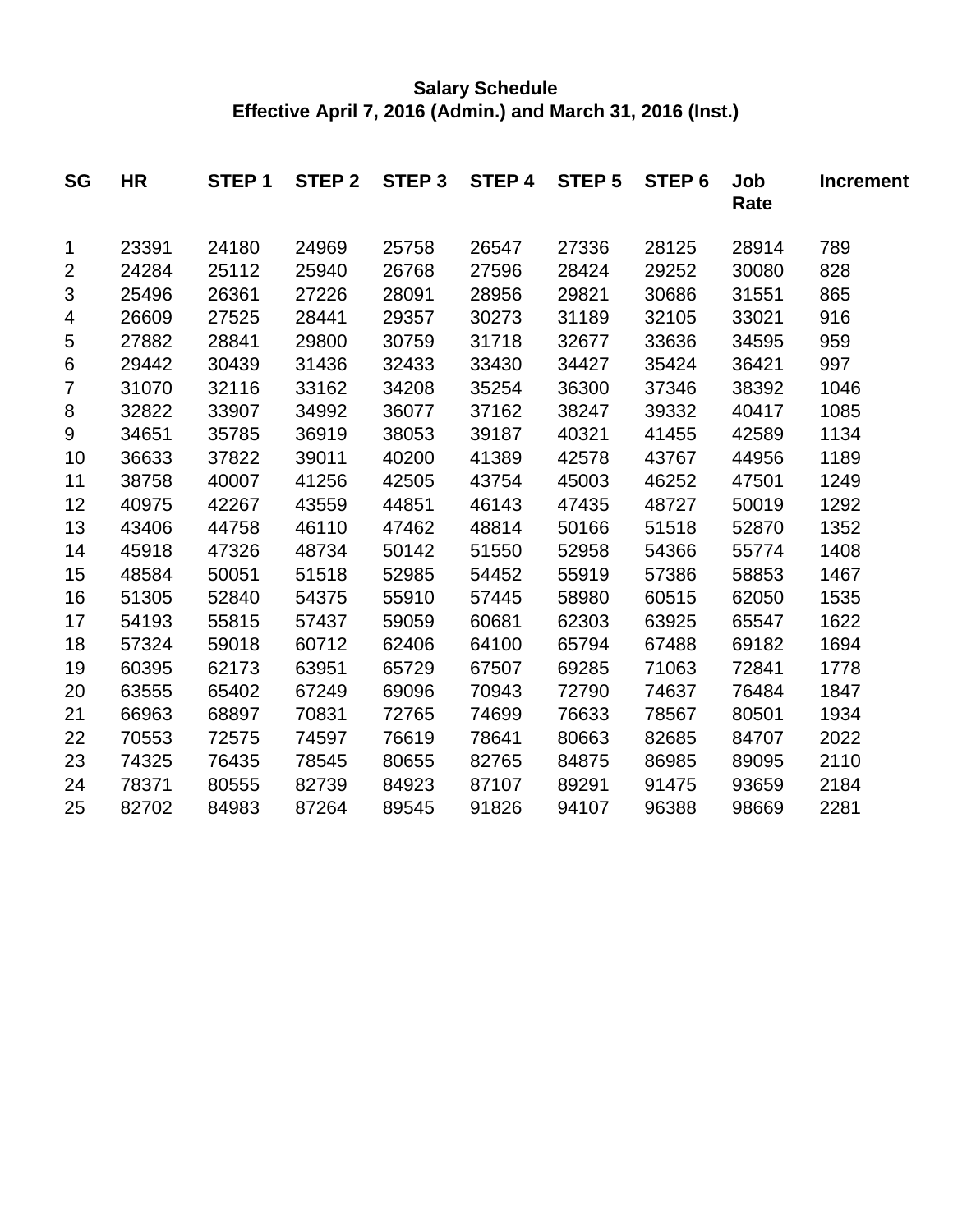## **Salary Schedule Effective April 6, 2017 (Admin.) and March 30, 2017 (Inst.)**

| <b>SG</b> | <b>HR</b> | STEP <sub>1</sub> | STEP <sub>2</sub> | STEP <sub>3</sub> | <b>STEP 4</b> | <b>STEP 5</b> | STEP <sub>6</sub> | Job<br>Rate | <b>Increment</b> |
|-----------|-----------|-------------------|-------------------|-------------------|---------------|---------------|-------------------|-------------|------------------|
| 1         | 23859     | 24664             | 25469             | 26274             | 27079         | 27884         | 28689             | 29494       | 805              |
| 2         | 24770     | 25615             | 26460             | 27305             | 28150         | 28995         | 29840             | 30685       | 845              |
| 3         | 26006     | 26888             | 27770             | 28652             | 29534         | 30416         | 31298             | 32180       | 882              |
| 4         | 27141     | 28075             | 29009             | 29943             | 30877         | 31811         | 32745             | 33679       | 934              |
| 5         | 28440     | 29418             | 30396             | 31374             | 32352         | 33330         | 34308             | 35286       | 978              |
| 6         | 30031     | 31048             | 32065             | 33082             | 34099         | 35116         | 36133             | 37150       | 1017             |
| 7         | 31691     | 32758             | 33825             | 34892             | 35959         | 37026         | 38093             | 39160       | 1067             |
| 8         | 33478     | 34585             | 35692             | 36799             | 37906         | 39013         | 40120             | 41227       | 1107             |
| 9         | 35344     | 36501             | 37658             | 38815             | 39972         | 41129         | 42286             | 43443       | 1157             |
| 10        | 37366     | 38579             | 39792             | 41005             | 42218         | 43431         | 44644             | 45857       | 1213             |
| 11        | 39533     | 40807             | 42081             | 43355             | 44629         | 45903         | 47177             | 48451       | 1274             |
| 12        | 41795     | 43113             | 44431             | 45749             | 47067         | 48385         | 49703             | 51021       | 1318             |
| 13        | 44274     | 45653             | 47032             | 48411             | 49790         | 51169         | 52548             | 53927       | 1379             |
| 14        | 46836     | 48272             | 49708             | 51144             | 52580         | 54016         | 55452             | 56888       | 1436             |
| 15        | 49556     | 51052             | 52548             | 54044             | 55540         | 57036         | 58532             | 60028       | 1496             |
| 16        | 52331     | 53897             | 55463             | 57029             | 58595         | 60161         | 61727             | 63293       | 1566             |
| 17        | 55277     | 56931             | 58585             | 60239             | 61893         | 63547         | 65201             | 66855       | 1654             |
| 18        | 58470     | 60198             | 61926             | 63654             | 65382         | 67110         | 68838             | 70566       | 1728             |
| 19        | 61603     | 63417             | 65231             | 67045             | 68859         | 70673         | 72487             | 74301       | 1814             |
| 20        | 64826     | 66710             | 68594             | 70478             | 72362         | 74246         | 76130             | 78014       | 1884             |
| 21        | 68302     | 70275             | 72248             | 74221             | 76194         | 78167         | 80140             | 82113       | 1973             |
| 22        | 71964     | 74026             | 76088             | 78150             | 80212         | 82274         | 84336             | 86398       | 2062             |
| 23        | 75812     | 77964             | 80116             | 82268             | 84420         | 86572         | 88724             | 90876       | 2152             |
| 24        | 79938     | 82166             | 84394             | 86622             | 88850         | 91078         | 93306             | 95534       | 2228             |
| 25        | 84356     | 86683             | 89010             | 91337             | 93664         | 95991         | 98318             | 100645      | 2327             |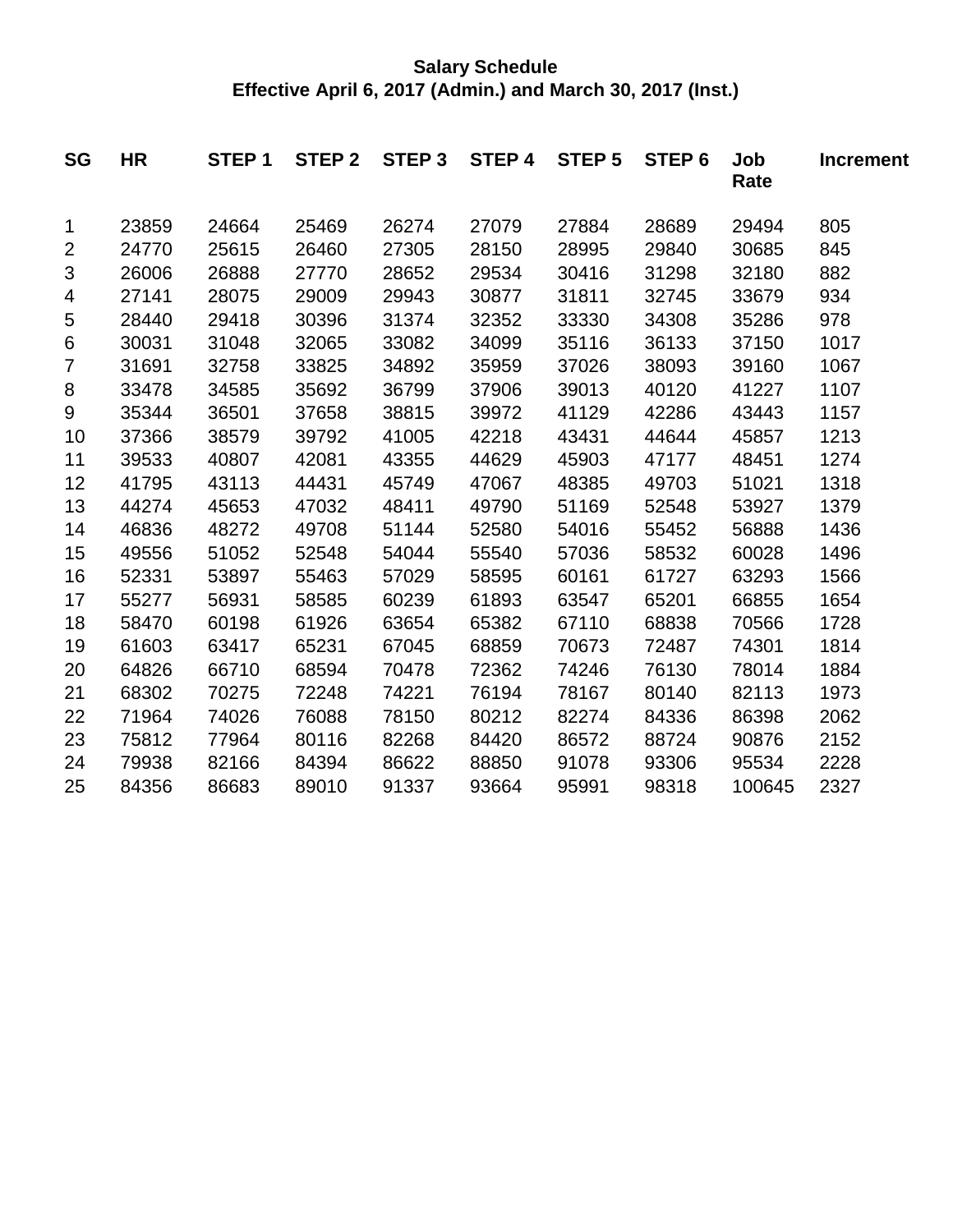## **Salary Schedule Effective April 5, 2018 (Admin.) and March 29, 2018 (Inst.)**

| <b>SG</b>      | <b>HR</b> | STEP <sub>1</sub> | STEP <sub>2</sub> | STEP <sub>3</sub> | STEP 4 | <b>STEP 5</b> | STEP <sub>6</sub> | Job<br>Rate | <b>Increment</b> |
|----------------|-----------|-------------------|-------------------|-------------------|--------|---------------|-------------------|-------------|------------------|
| 1              | 24336     | 25157             | 25978             | 26799             | 27620  | 28441         | 29262             | 30083       | 821              |
| $\overline{2}$ | 25265     | 26127             | 26989             | 27851             | 28713  | 29575         | 30437             | 31299       | 862              |
| 3              | 26526     | 27426             | 28326             | 29226             | 30126  | 31026         | 31926             | 32826       | 900              |
| 4              | 27684     | 28637             | 29590             | 30543             | 31496  | 32449         | 33402             | 34355       | 953              |
| 5              | 29009     | 30007             | 31005             | 32003             | 33001  | 33999         | 34997             | 35995       | 998              |
| 6              | 30632     | 31669             | 32706             | 33743             | 34780  | 35817         | 36854             | 37891       | 1037             |
| 7              | 32325     | 33413             | 34501             | 35589             | 36677  | 37765         | 38853             | 39941       | 1088             |
| 8              | 34148     | 35277             | 36406             | 37535             | 38664  | 39793         | 40922             | 42051       | 1129             |
| 9              | 36051     | 37231             | 38411             | 39591             | 40771  | 41951         | 43131             | 44311       | 1180             |
| 10             | 38113     | 39350             | 40587             | 41824             | 43061  | 44298         | 45535             | 46772       | 1237             |
| 11             | 40324     | 41623             | 42922             | 44221             | 45520  | 46819         | 48118             | 49417       | 1299             |
| 12             | 42631     | 43975             | 45319             | 46663             | 48007  | 49351         | 50695             | 52039       | 1344             |
| 13             | 45159     | 46566             | 47973             | 49380             | 50787  | 52194         | 53601             | 55008       | 1407             |
| 14             | 47773     | 49238             | 50703             | 52168             | 53633  | 55098         | 56563             | 58028       | 1465             |
| 15             | 50547     | 52073             | 53599             | 55125             | 56651  | 58177         | 59703             | 61229       | 1526             |
| 16             | 53378     | 54975             | 56572             | 58169             | 59766  | 61363         | 62960             | 64557       | 1597             |
| 17             | 56383     | 58070             | 59757             | 61444             | 63131  | 64818         | 66505             | 68192       | 1687             |
| 18             | 59639     | 61402             | 63165             | 64928             | 66691  | 68454         | 70217             | 71980       | 1763             |
| 19             | 62835     | 64685             | 66535             | 68385             | 70235  | 72085         | 73935             | 75785       | 1850             |
| 20             | 66123     | 68045             | 69967             | 71889             | 73811  | 75733         | 77655             | 79577       | 1922             |
| 21             | 69668     | 71680             | 73692             | 75704             | 77716  | 79728         | 81740             | 83752       | 2012             |
| 22             | 73403     | 75506             | 77609             | 79712             | 81815  | 83918         | 86021             | 88124       | 2103             |
| 23             | 77328     | 79523             | 81718             | 83913             | 86108  | 88303         | 90498             | 92693       | 2195             |
| 24             | 81537     | 83810             | 86083             | 88356             | 90629  | 92902         | 95175             | 97448       | 2273             |
| 25             | 86043     | 88417             | 90791             | 93165             | 95539  | 97913         | 100287            | 102661      | 2374             |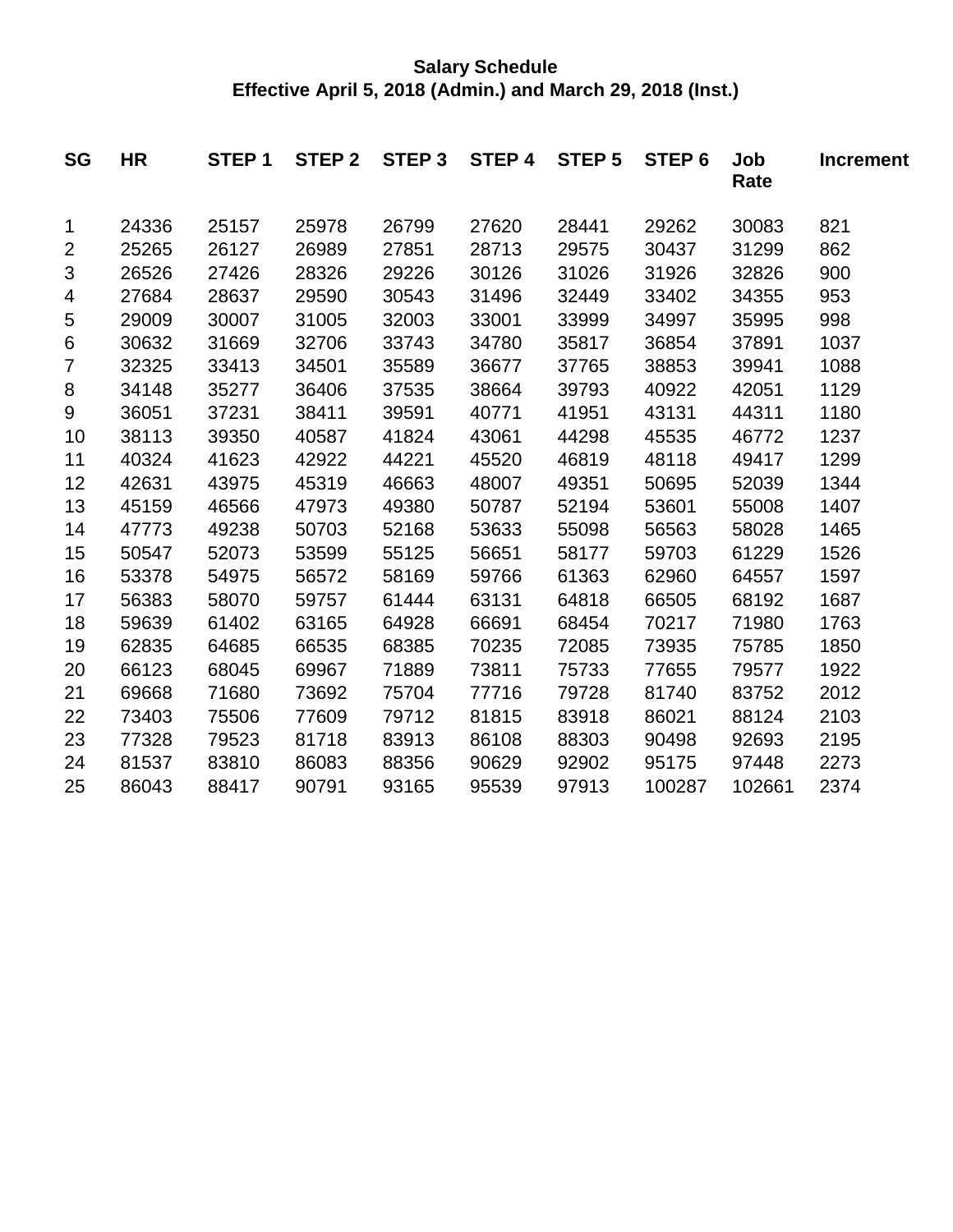### **Salary Schedule Effective April 4, 2019 (Admin.) and March 28, 2019 (Inst.)**

| <b>SG</b>      | <b>HR</b> | STEP <sub>1</sub> | STEP <sub>2</sub> | STEP <sub>3</sub> | <b>STEP 4</b> | <b>STEP 5</b> | STEP <sub>6</sub> | Job<br>Rate | <b>Increment</b> |
|----------------|-----------|-------------------|-------------------|-------------------|---------------|---------------|-------------------|-------------|------------------|
| 1              | 24823     | 25660             | 26497             | 27334             | 28171         | 29008         | 29845             | 30682       | 837              |
| $\overline{2}$ | 25770     | 26649             | 27528             | 28407             | 29286         | 30165         | 31044             | 31923       | 879              |
| 3              | 27057     | 27975             | 28893             | 29811             | 30729         | 31647         | 32565             | 33483       | 918              |
| 4              | 28238     | 29210             | 30182             | 31154             | 32126         | 33098         | 34070             | 35042       | 972              |
| 5              | 29589     | 30607             | 31625             | 32643             | 33661         | 34679         | 35697             | 36715       | 1018             |
| 6              | 31245     | 32303             | 33361             | 34419             | 35477         | 36535         | 37593             | 38651       | 1058             |
| 7              | 32972     | 34082             | 35192             | 36302             | 37412         | 38522         | 39632             | 40742       | 1110             |
| 8              | 34831     | 35983             | 37135             | 38287             | 39439         | 40591         | 41743             | 42895       | 1152             |
| 9              | 36772     | 37976             | 39180             | 40384             | 41588         | 42792         | 43996             | 45200       | 1204             |
| 10             | 38875     | 40137             | 41399             | 42661             | 43923         | 45185         | 46447             | 47709       | 1262             |
| 11             | 41130     | 42455             | 43780             | 45105             | 46430         | 47755         | 49080             | 50405       | 1325             |
| 12             | 43484     | 44855             | 46226             | 47597             | 48968         | 50339         | 51710             | 53081       | 1371             |
| 13             | 46062     | 47497             | 48932             | 50367             | 51802         | 53237         | 54672             | 56107       | 1435             |
| 14             | 48728     | 50222             | 51716             | 53210             | 54704         | 56198         | 57692             | 59186       | 1494             |
| 15             | 51558     | 53115             | 54672             | 56229             | 57786         | 59343         | 60900             | 62457       | 1557             |
| 16             | 54446     | 56075             | 57704             | 59333             | 60962         | 62591         | 64220             | 65849       | 1629             |
| 17             | 57511     | 59232             | 60953             | 62674             | 64395         | 66116         | 67837             | 69558       | 1721             |
| 18             | 60832     | 62630             | 64428             | 66226             | 68024         | 69822         | 71620             | 73418       | 1798             |
| 19             | 64092     | 65979             | 67866             | 69753             | 71640         | 73527         | 75414             | 77301       | 1887             |
| 20             | 67445     | 69406             | 71367             | 73328             | 75289         | 77250         | 79211             | 81172       | 1961             |
| 21             | 71061     | 73113             | 75165             | 77217             | 79269         | 81321         | 83373             | 85425       | 2052             |
| 22             | 74871     | 77016             | 79161             | 81306             | 83451         | 85596         | 87741             | 89886       | 2145             |
| 23             | 78875     | 81114             | 83353             | 85592             | 87831         | 90070         | 92309             | 94548       | 2239             |
| 24             | 83168     | 85486             | 87804             | 90122             | 92440         | 94758         | 97076             | 99394       | 2318             |
| 25             | 87764     | 90185             | 92606             | 95027             | 97448         | 99869         | 102290            | 104711      | 2421             |